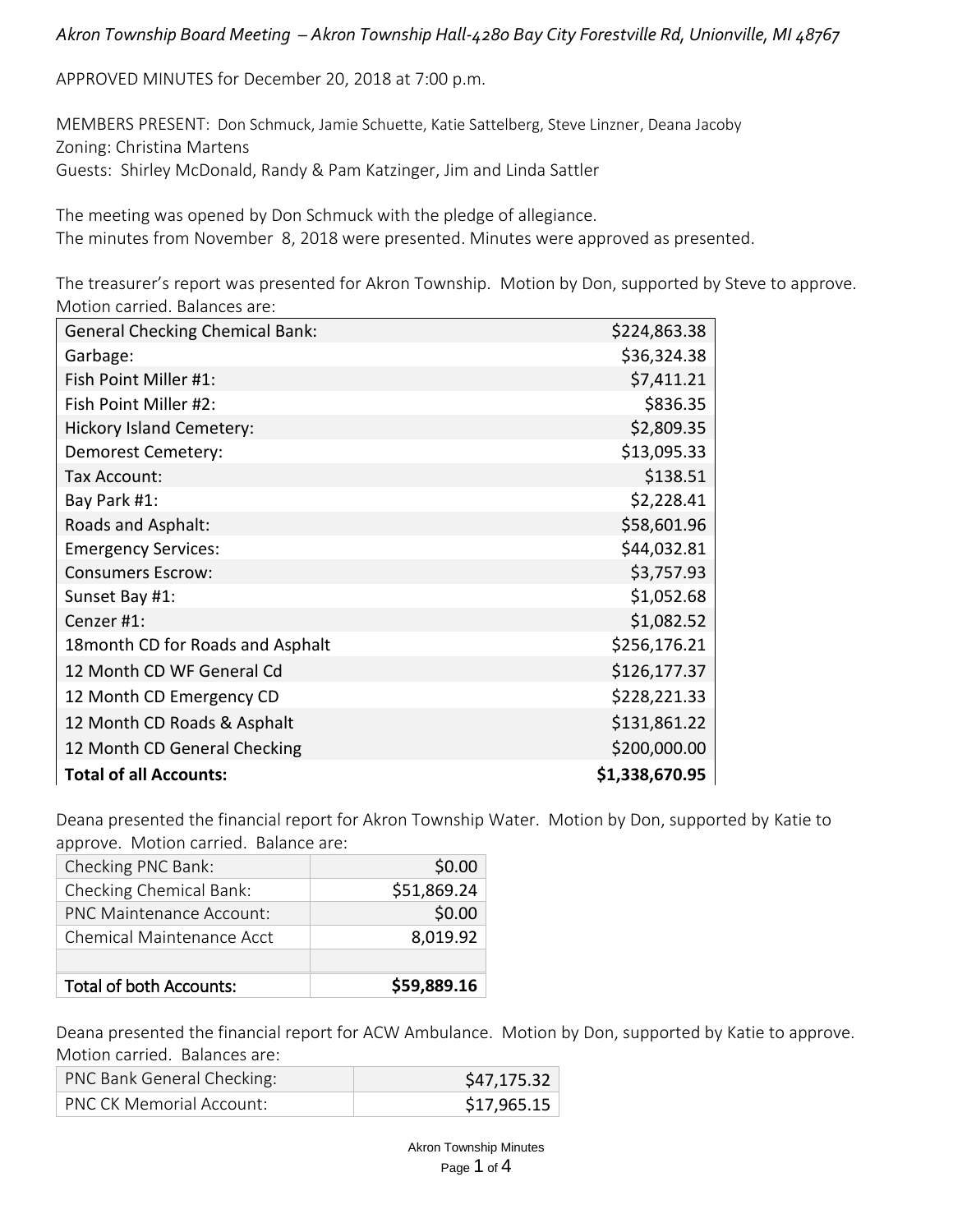| 6 Months CD- General Checking | 50,000.00    |
|-------------------------------|--------------|
| Total of all Accounts:        | \$115,140.47 |

Township payable totaling \$27,263.97 and payroll totaling \$7,344.89 were presented by Jamie to be paid. Motion by Don to approve payable supported by Deana. Motion carried.

Water payables totaling \$69.70. Motion by Don supported by Steve. Motion Carried.

ACW Ambulance payables totaling \$3,899.11 and payroll totaling \$7,328.16 were presented by Jamie to be paid. Motion by Don supported by Katie to pay payable. Motion carried

# Zoning Report:

- At the last Planning commission meeting (Nov 27, 2018) they discussed the Township's solar ordinance. Feels like it is pretty sufficient at this time. Christina will monitor solar progress and changes and review ordinance if needed in future.
- We should receive the wind energy production reports in February 2019
- Got a hold of Gary Gudmundsen and he is aware we need update Bond agreements.
- Zoning meeting is schedule February 20, 2019

# Jacoby Report:

- Presented the meeting dates for 2019. Motion by Steve; Supported by Deana to accept the following meeting dates. Motion passed
	- o Jan 17, Feb 21, March 21, April 16, June 20, July 18, Aug 15, Sept 19, Oct 17, Nov 11, Dec 19, 2019

# Schuette Report:

• Received a PA 116 Application. Motion by Don Supported by Deana to accept PA 116 Application for VanHoost, Michael B for 18.57 acre Property 001-135-000-2100-00. Roll Call: AYE: Schumuck, Jacoby, Linzner, Sattelberg, and Schuette. Nay:0 Motion Passed

# Schmuck Report:

• Steve and Don met with Spicer and was given survey maps for water expansion. Spicer reported 50.08% NO assessment for water and 49.92% YES for water assessment. Don and Steve noticed some discrepancy in the land maps. They will get together and verify maps. Don will talk with Gary Gudmundsen to get council on the next step. Don spoke with Bay County and before they will consider an expansion, they will need to see a feasibility study.

# Board Report:

- Reviewed quote from Spicer to develop plans for Hickory Island expansion. After much discussion, Board feels we can use some local business to help with development of expansion. Steve will talk with Kemps to get a quote for draining the expansion. Then the board will discuss driveway options.
- Bay County increased wholesale price of water and suggested that Akron Township increase water rate to maintain maintenance account. Motion by Steve supported by Don to pass resolution 2018-4.

#### **AKRON TOWNSHIP RESOLUTION ESTABLISHING WATER RATES 2018-4 RESOLUTION**

Akron Township Minutes WHEREAS, by Resolution 2018-4 adopted by the Akron Township Board on December 20, 2018 Akron Township established water rates and related fees; and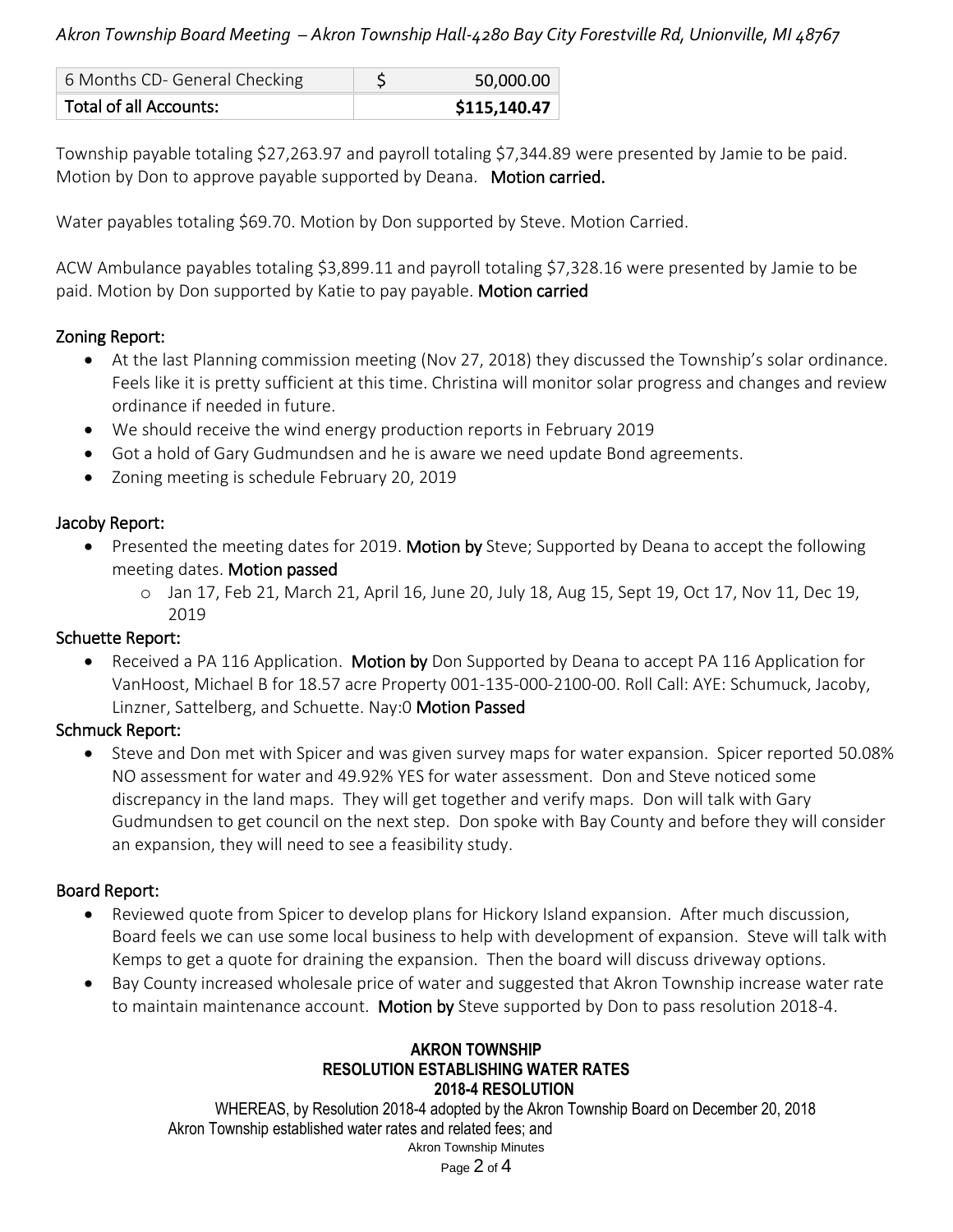WHEREAS, Akron Township Board has received a wholesale rate increase from Bay Co Dept of water and has concluded that rate increases as set forth herein are necessary to finance needed infrastructure maintenance. As stated in **Sec. 4. Fees, Rates, and Charges**

B. *Establishment of Fees, Rates and Charges. ……"*

"*The fees and/or charges set will be sufficient to provide for*

*the payment of the expenses of administration, operation, and maintenance of the System as are necessary to preserve the system in good repair and working order, and the creation of a reserve required, and to pay the obligations of the Township to DWS pursuant to the terms of the Water Purchase and Management Contract dated April 16, 2014."*

The currents water rates do not meet the above requirements.

 NOW, THEREFORE, BE IT RESOLVED BY THE AKRON BOARD to update the following sections of the AKRON TOWNSHIP WATER SYSTEM ORDINANCE

#### **Sec. 4. Fees, Rates, and Charges**

D. *Commodity Charge.* In addition to the Base Charge, there shall be a Commodity Charge calculated based upon the Customer's metered water consumption due each quarter**.- INCREASE \$.25/ccf. Rate change from \$7.00/ccf to \$7.25/ccf. The quarter for the increase would start the 1st Quarter Billing in 2019.**

#### **Clerk's Certification**

 I hereby certify this Ordinance was adopted by the Akron Township Board at a regular meeting held on December 20, 2018, Motioned by Steve Linzer Support by Don Schmuck and that the vote was as follows:

FOR: Steve Linzner, Don Schmuck, Deana Jacoby, Jamie Schuette and Kathryn Sattelberg

• Nathan provide a resolution *2018-5- To Allow Akron Township to waive interest and penalties for PTA-Form 2766*. Motion by Don Supported by Steve to pass resolution. Motion Passed.

#### **2018-5 Resolution to allow Akron Township To Waive Interest and Penalties For Property Transfer Affidavits (PTA) – Form 2766**

**WHEREAS,** the Michigan State Tax Commission has established in MCL 211.27b a requirement for local unit compliance regarding the levy of interest and penalty for failure to file a PTA – form 2766, or the adoption and filing of a resolution to the contrary; and

**WHEREAS,** MCL211.27b requires the levy of interest and penalty upon the buyers of property if a PTA – form 2766 is not filed within 45 days of all transfers of ownership; and

**WHEREAS,** MCL211.27b also provides for the waiver of the interest and penalty via a local unit resolution if deemed necessary; and

**NOW, THEREFORE BE IT RESOLVED,** that the Akron Township Board has deemed that the waiver of all interest and penalty for all not filed PTAs – form 2766 is necessary.

Members voting aye: Steve Linzner, Don Schmuck, Deana Jacoby, Jamie Schuette and Kathryn Sattelberg

Members voting nay: None Members absent: None Members abstaining: None